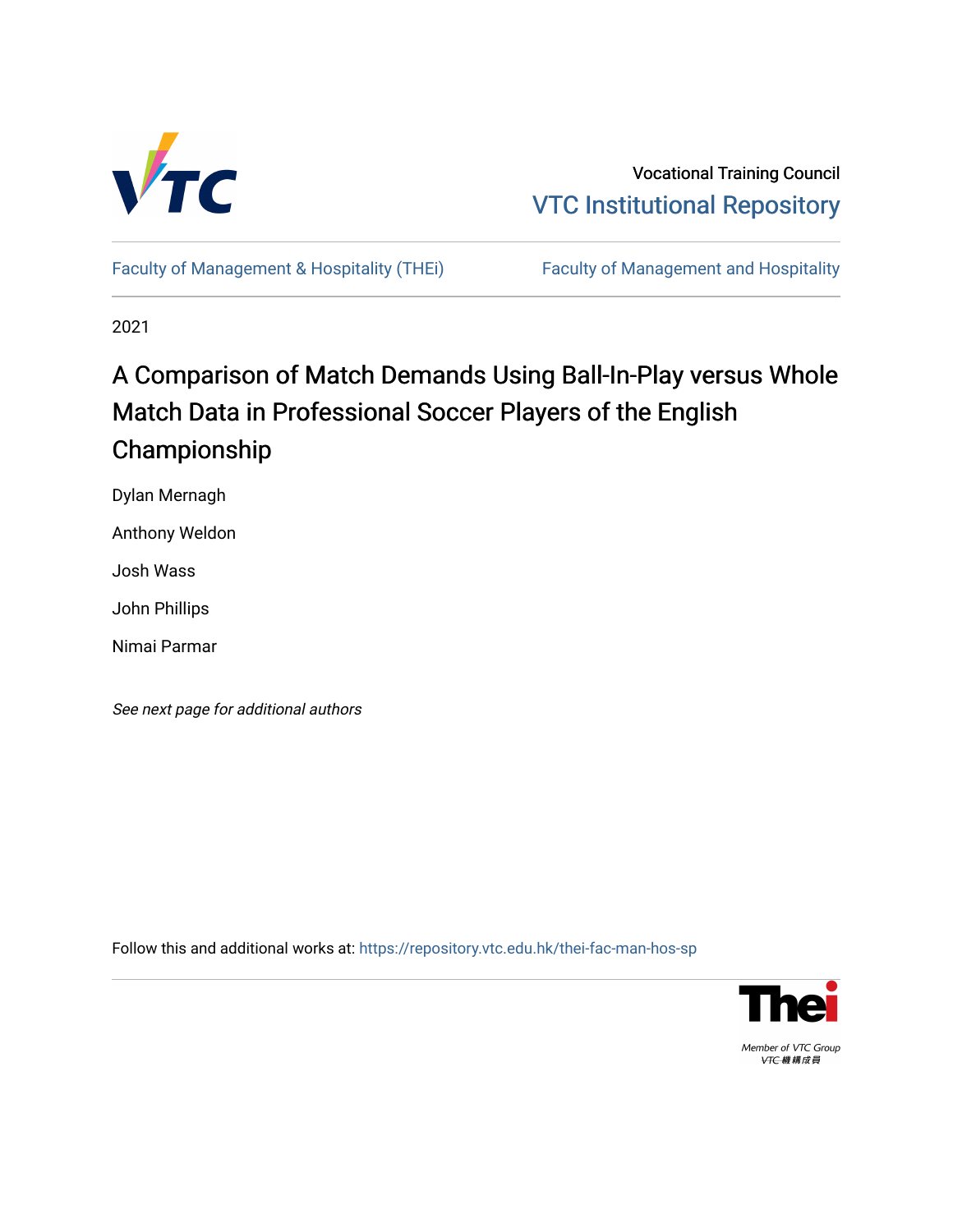### Authors

Dylan Mernagh, Anthony Weldon, Josh Wass, John Phillips, Nimai Parmar, Mark Waldron, and Anthony Turner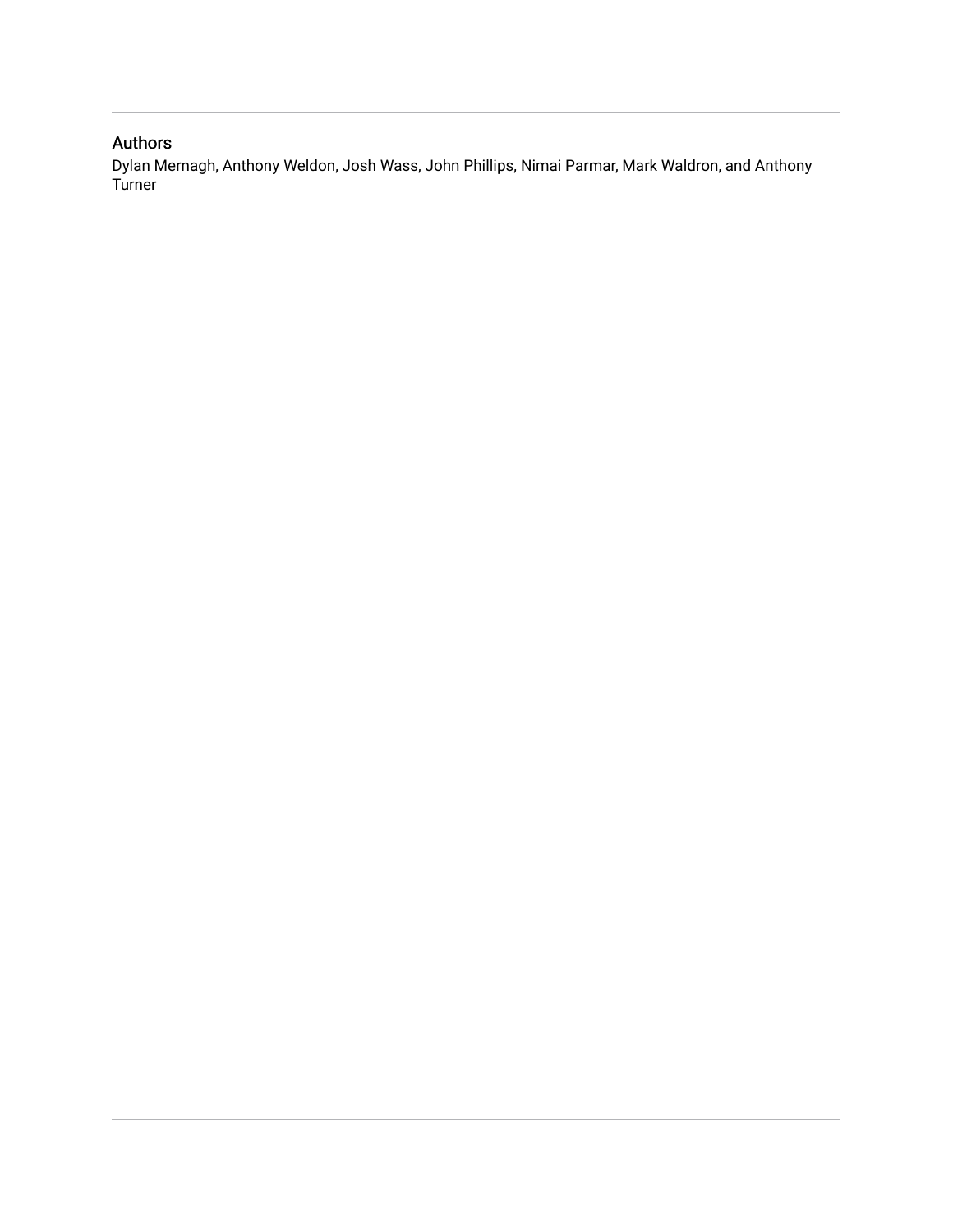

*Article*



## **A Comparison of Match Demands Using Ball-In-Play versus Whole Match Data in Professional Soccer Players of the English Championship**

**Dylan Mernagh <sup>1</sup> , Anthony Weldon 2,\* [,](https://orcid.org/0000-0001-5762-332X) Josh Wass <sup>3</sup> , John Phillips <sup>4</sup> , Nimai Parmar <sup>5</sup> [,](https://orcid.org/0000-0001-5540-123X) Mark Waldron <sup>6</sup> and Anthony Turner <sup>5</sup>**

- <sup>1</sup> Queens Park Rangers Football Club, London W12 7PJ, UK; Dylan.Mernagh@qpr.co.uk
- <sup>2</sup> Department of Sports and Recreation, Faculty of Management and Hospitality, The Technological and Higher Education Institute of Hong Kong, Hong Kong, China
- <sup>3</sup> Athlete Health Intelligence, English Institute of Sport, Manchester M11 3BS, UK; Joshua.Wass@eis2win.co.uk
- <sup>4</sup> FK Krasnodar, 350901 Krasnodar, Russia; johnphillips1981@hotmail.co.uk
- <sup>5</sup> Faculty of Science and Technology, London Sports Institute, Middlesex University London, London NW4 4BT, UK; n.parmar@mdx.ac.uk (N.P.); a.n.turner@mdx.ac.uk (A.T.)
- <sup>6</sup> Applied Sport Technology Exercise and Medicine Research Centre (A-STEM), College of Engineering,
- Swansea University, Swansea SA1 8EN, UK; mark.waldron@swansea.ac.uk
- **\*** Correspondence: anthony-weldon@thei.edu.hk

**Abstract:** This is the first study to report the whole match, ball-in-play (BiP), ball-out-of-play (BoP), and Max BiP (worst case scenario phases of play) demands of professional soccer players competing in the English Championship. Effective playing time per soccer game is typically <60 min. When the ball is out of play, players spend time repositioning themselves, which is likely less physically demanding. Consequently, reporting whole match demands may under-report the physical requirements of soccer players. Twenty professional soccer players, categorized by position (defenders, midfielders, and forwards), participated in this study. A repeated measures design was used to collect Global Positioning System (GPS) data over eight professional soccer matches in the English Championship. Data were divided into whole match and BiP data, and BiP data were further sub-divided into different time points (30–60 s, 60–90 s, and >90 s), providing peak match demands. Whole match demands recorded were compared to BiP and Max BiP, with BiP data excluding all match stoppages, providing a more precise analysis of match demands. Whole match metrics were significantly lower than BiP metrics (*p* < 0.05), and Max BiP for 30–60 s was significantly higher than periods between 60–90 s and >90 s. No significant differences were found between positions. BiP analysis allows for a more accurate representation of the game and physical demands imposed on professional soccer players. Through having a clearer understanding of maximum game demands in professional soccer, practitioners can design more specific training methods to better prepare players for worst case scenario passages of play.

**Keywords:** high-speed running; acceleration; metabolic load; football; sport

#### **1. Introduction**

The game of soccer is acyclical, with the activity and intensity of players' actions unpredictable [\[1\]](#page-8-0). Soccer is characterized by short bouts of high-intensity running, with longer periods of lower intensity activity [\[2–](#page-8-1)[4\]](#page-8-2). Match outcomes can be determined by explosive actions and high-intensity passages of play, leading to increased assists and goals scored [\[5\]](#page-8-3). These instances can differentiate between elite and sub-elite playing levels [\[6\]](#page-8-4). Therefore, to optimize soccer players' training and preparation, and reduce injury risk, comprehensively understanding the physical demands of soccer is imperative.

Modern microtechnology (i.e., Global Positioning System (GPS) can be used to quantify individual and team training loads and has become commonplace in semi-professional



**Citation:** Mernagh, D.; Weldon, A.; Wass, J.; Phillips, J.; Parmar, N.; Waldron, M.; Turner, A. A Comparison of Match Demands Using Ball-In-Play versus Whole Match Data in Professional Soccer Players of the English Championship. *Sports* **2021**, *9*, 76. [https://doi.org/](https://doi.org/10.3390/sports9060076) [10.3390/sports9060076](https://doi.org/10.3390/sports9060076)

Received: 18 March 2021 Accepted: 24 May 2021 Published: 26 May 2021

**Publisher's Note:** MDPI stays neutral with regard to jurisdictional claims in published maps and institutional affiliations.



**Copyright:** © 2021 by the authors. Licensee MDPI, Basel, Switzerland. This article is an open access article distributed under the terms and conditions of the Creative Commons Attribution (CC BY) license (https:/[/](https://creativecommons.org/licenses/by/4.0/) [creativecommons.org/licenses/by/](https://creativecommons.org/licenses/by/4.0/)  $4.0/$ ).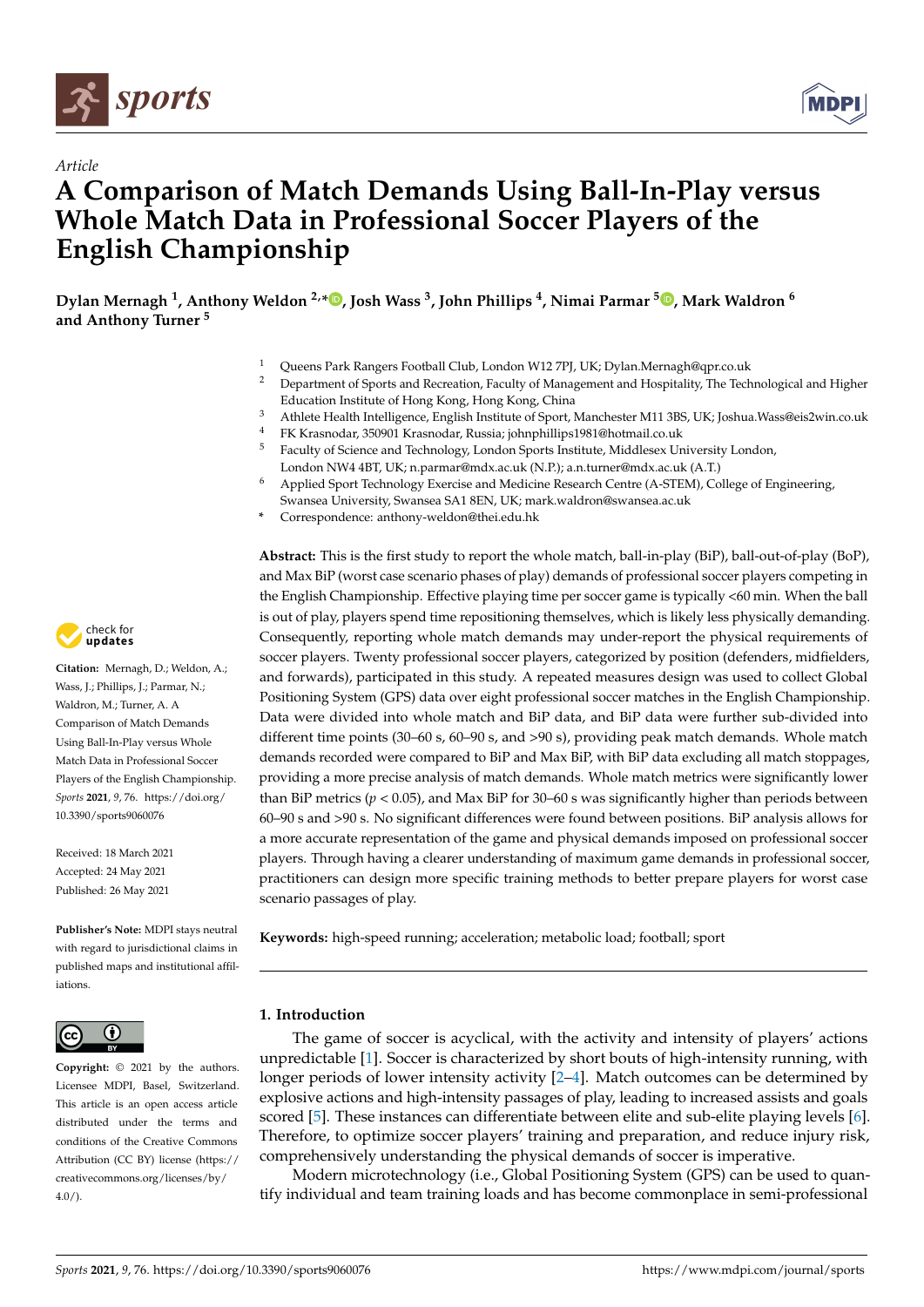and professional soccer club [\[7](#page-8-5)[–10\]](#page-9-0). GPS microtechnology provides reliable and valid measurements of over-ground speed, from which several kinematic variables can be derived [\[11](#page-9-1)[,12\]](#page-9-2), including distance and relative distance in selected speed zones, and the frequency of accelerations and decelerations [\[13\]](#page-9-3). Internal loading measures, such as heart rate, are also commonly reported alongside external load variables [\[14\]](#page-9-4).

Most soccer studies have reported whole or part match GPS-derived data [\[15\]](#page-9-5), showing that distances covered at various intensities differ between positional groups [\[16\]](#page-9-6). Current game demands show that midfield players cover the most total distance [\[15](#page-9-5)[,17](#page-9-7)[,18\]](#page-9-8), whilst wide players and forwards complete more high-intensity running [\[17,](#page-9-7)[19\]](#page-9-9). Furthermore, it has been reported during English Premier League matches, players stood for 5.6% of total time, walked (0.7–7.1 km $\cdot$ h<sup>-1</sup>) for 60%, jogged (7.2–14.3 km $\cdot$ h<sup>-1</sup>) 26%, and performed running (14.4–19.7 km·h<sup>-1</sup>) for 6%, high speed running (19.8–25.1 km·h<sup>-1</sup>) for 2%, and sprinting (>25.1 km·h<sup>-1</sup>) for 1% [\[19\]](#page-9-9). Although this provides useful information about the volume of activity, it does not accurately reflect fluctuations in physical, technical, or tactical intensity. Subsequently, this underestimates the most intense periods of match play [\[10\]](#page-9-0). Such analysis may lead to players being underprepared for the most demanding and crucial moments of competitive soccer matches.

Research has attempted to quantify match demands, with 5-min rolling averages [\[10\]](#page-9-0), but this method only accounts for broad fluctuations in intensity; it does not consider periods of reduced intensity, such as when the ball is out of play (BoP), which has been investigated in other football codes [\[20\]](#page-9-10). This could mean 5-min rolling averages also underestimate the physical demands. For example, the concept of effective playing time was analyzed at a men's European Soccer Championship, which showed the game was active for 54.4  $\pm$  4 min [\[21\]](#page-9-11). More recently, match activity profiles during periods of ballin-play (BiP) were reported to provide a more accurate representation of match demands compared to whole match variables [\[8](#page-8-6)[,9](#page-8-7)[,22\]](#page-9-12). This concept aims to exclude all stoppages in play from the analysis, such as substitutions, the ball leaving the field of play, and dead play during free kicks or set pieces. All GPS metrics during BiP periods were significantly higher than whole match averages, thus providing a detailed insight of match running demands and informing subsequent training requirements. The authors also isolated set passages of BiP into 30–60 s, 60–90 s, and >90 s periods, to understand the relationship between running intensity and the duration of BiP periods. Furthermore, investigation of maximum outputs for each GPS metric (rather than the average) was thought to reveal peak demands of match play, otherwise known as worst case scenarios [\[23\]](#page-9-13). In support of this reasoning, there were higher values for peak demands compared to average, with the highest values attained during the shortest periods [\[9\]](#page-8-7). It was suggested that if the physical capacity of a player is not sufficient to cope with these demands, then performance is likely to suffer. It is vital, however, that this association is now assessed at the senior level of the professional game, to ensure the training methods used induce an appropriate match-related stimulus. We propose that by understanding game demands using BiP metrics, practitioners can better appreciate work:rest ratios during BiP periods and how they change based on the time period of play. Furthermore, such data will be valuable for practitioners when designing and periodizing individual and team practices.

Therefore, this study aimed to investigate the Whole Match, Mean BiP, Mean BoP, and Max BiP match demands using common GPS metrics and set passages of play, in professional soccer players, as well as across different positions (defenders, midfielders, and forwards). It was hypothesized that Mean BiP and Max BiP demands would be significantly higher across all GPS metrics in comparison to whole match demands. Furthermore, it was theorized that peak match demands would be highest over the shortest passages of play, and that midfielders would record the highest values.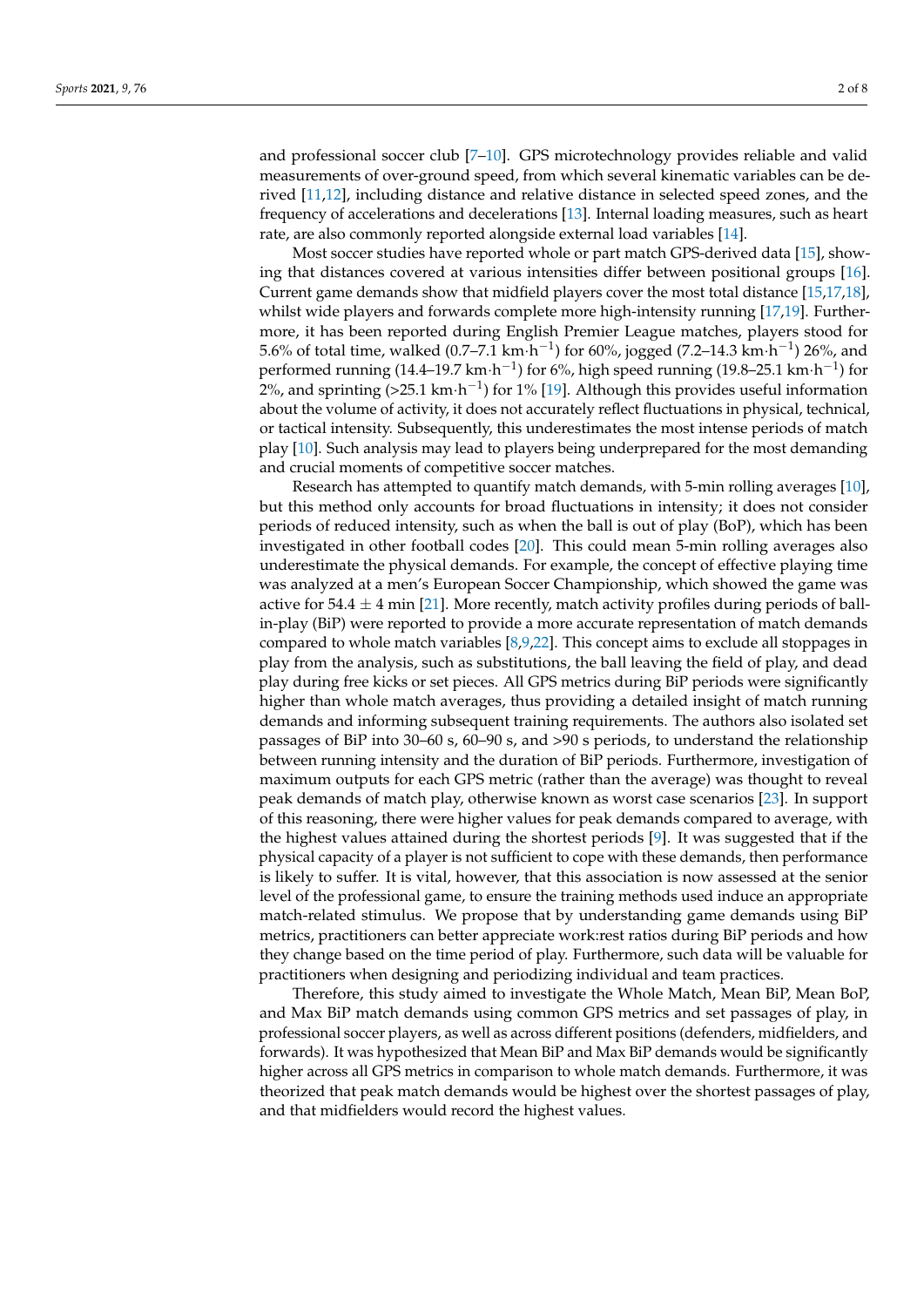#### **2. Materials and Methods**

#### *2.1. Participants*

A total of 20 professional male soccer players of the English Championship (age: 24  $\pm$  4 years; height: 180.8  $\pm$  8.0 cm; body mass: 80.7  $\pm$  10.3 kg) participated in this study. Before providing written consent, all players were given an outline of the study's rationale and procedures. All players were healthy, undertaking full training, and were familiar with wearing GPS units due to it being part of their routine monitoring procedures. Data were included if players had played  $\geq$  60 min, because substitutions have shown to produce relatively higher physical outputs, which may skew results [\[23\]](#page-9-13). Ethical approval was granted by an institutional committee with the study conforming to the recommendations of the Declaration of Helsinki.

#### *2.2. Observational Study Design*

Commonly reported GPS metrics (Table [1\)](#page-4-0) were compared based on conventional whole match, BiP, and Max BiP analysis (with the latter representing peak match demands in play). Participants were categorized into positional groups (defenders, midfielders, and forwards) to assess differences in positional demands. Given the typical inverse relationship noted between volume and intensity, Max BiP periods were split into 30–60 s, 60–90 s, and >90 s time periods.

Data were collected over eight competitive matches of the English Championship between February and May 2018. The 18 Hz GPS units (APEX Pod, STATSports, Belfast, UK) were placed in bespoke pockets in the players' match shirts, between their shoulder blades close to their thoracic spine, thus minimizing movement artifacts [\[24\]](#page-9-14). A timeline of the duration of all plays was generated by SportsCode (SportsCode, Sportstec, Lower Hutt, New Zealand) to define BiP, BoP, and Max BiP. The duration in which play is ongoing before the ball exited the pitch or the referee stopped play was considered as BiP. In contrast, BoP is the duration in which the play ceases due to the ball exiting the pitch or the referee stopping play, and before the play resumes. Max BiP represents the most physically demanding period (peak match demand) and is the maximum output occurring during a BiP period >30 s. As it was hypothesized that Max BiP is dependent on the duration of BiP, peak match demand phases of play were split into 30–60 s, 60–90 s, and >90 s time periods [\[9](#page-8-7)[,25\]](#page-9-15). To limit the possibility of inaccurate data, short plays (i.e., <30 s) with high bouts of intensity were not included.

Data were downloaded using the appropriate software (APEX PSA Software, Version 2.6.1.176, STATSports, Belfast, UK) and time periods were split manually for the whole match period following video playback. SportsCode generated a timeline of the game (SportsCode, Sportstec, Lower Hutt, New Zealand) and was then integrated into the software to automatically split the match data into periods of BiP, BoP, and Max BiP. Data were then exported into Microsoft Excel (Microsoft Corporation, Redmond, WA, USA) to transfer the SportsCode-generated timeline into BiP durations. A data workflow was then created in Alteryx Designer 11.7, (Alteryx, Irvine, CA, USA) to ascertain periods of BoP and Max BiP.

<span id="page-4-0"></span>**Table 1.** Analyzed metrics and operational descriptions from the GPS units.

| Metric                                  | Description                                                              |  |  |
|-----------------------------------------|--------------------------------------------------------------------------|--|--|
| Meters Per Minute (m/min)               | Total distance covered (m)/Total minutes (min)                           |  |  |
| High Metabolic Load Distance Per Minute | Distance accelerating over 2.5 m $\cdot$ s <sup>-2</sup> and             |  |  |
| (HMLD/min)                              | sprinting over $5.5 \text{ m} \cdot \text{s}^{-1}$ /Total minutes        |  |  |
| High Speed Running Per Minute (HSR/min) | Distance covered over $5m \cdot s^{-2}$ /Total minutes                   |  |  |
| Accelerations Per Minute (Acc/min)      | Change in velocity over $3 \text{ m} \cdot \text{s}^{-2}$ /Total minutes |  |  |
| Decelerations Per Minute (Dec/min)      | Change in velocity over $3 \text{ m} \cdot \text{s}^{-2}$ /Total minutes |  |  |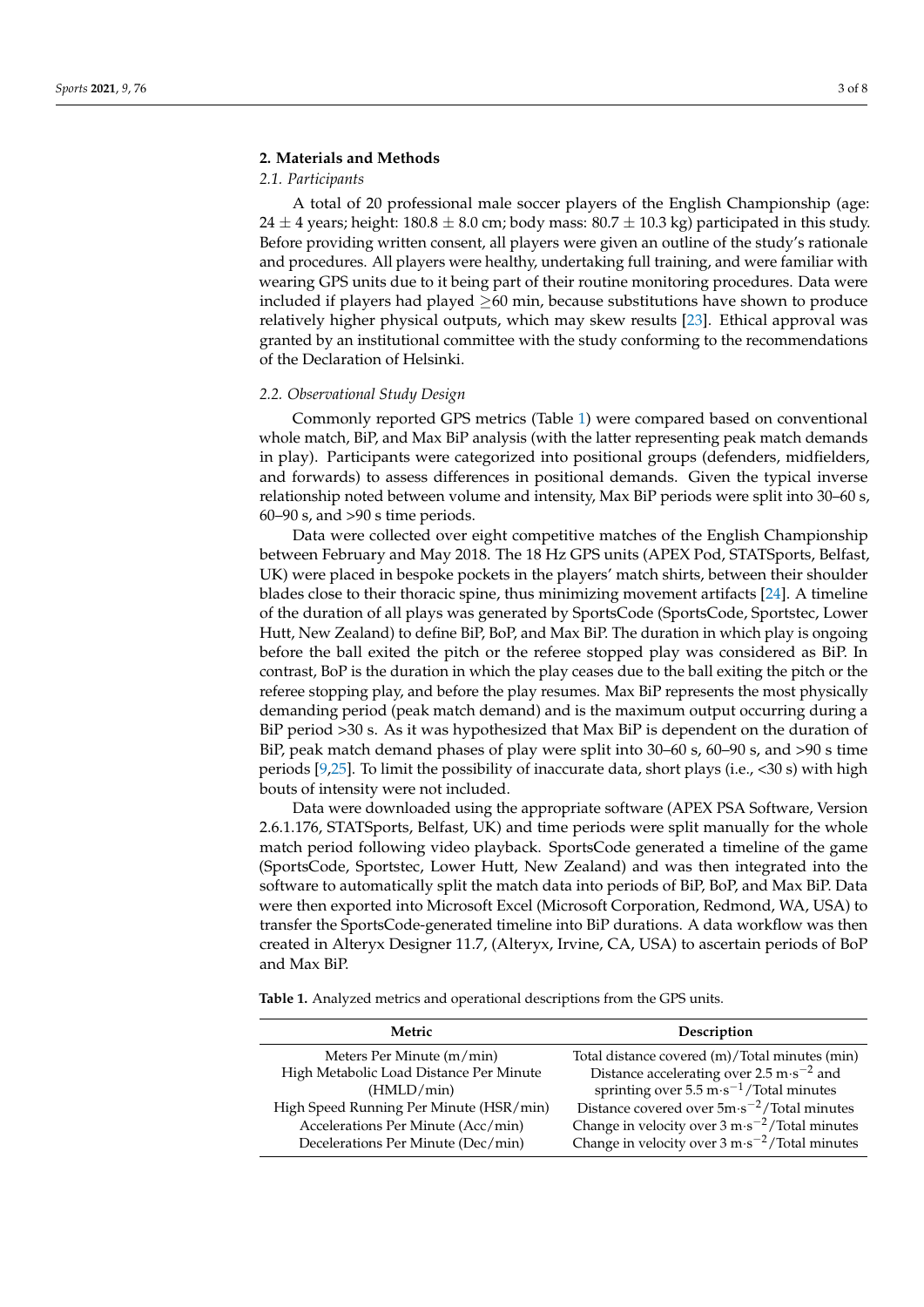#### *2.3. Statistical Analyses*

SPSS version 24 was used to run a two-way 3 (playing position: defenders, midfielders, and forwards)  $\times$  3 (analysis type: Whole Match, BiP, BoP, and Max BiP) mixed ANOVA with repeated measures on GPS metric type (see Table [1\)](#page-4-0). This analysis enabled statistical differences in the dependent variable (analysis type) to be determined, as well as any interaction effects with the independent variable (playing position) to be noted. Where sphericity was violated, the Greenhouse–Geisser correction was used, and Bonferroni adjustment was used for post hoc analysis. Significance was set as *p* < 0.05 and effect sizes were calculated using partial  $\eta^2$ . Normality was confirmed using the Shapiro–Wilk test.

#### **3. Results**

Differences were found across all metrics when comparing across Whole Match, Mean BiP, Mean BoP, Max BiP, and each individual position. Comparisons are reported in Table [2,](#page-5-0) with values as follows: mean meters per minute  $(F(3, 51) = 1342.7; p < 0.01;$  partial η <sup>2</sup> = 0.987), mean HSR per minute (F (3, 51) = 588.48; *p* < 0.01; partial η <sup>2</sup> = 0.972), mean accelerations per minute (F (3, 51) = 1102.32;  $p < 0.01$ ; partial  $\eta^2 = 0.985$ ), mean decelerations per minute (F (3, 51) = 1035.9;  $p < 0.01$ ; partial  $\eta^2 = 0.984$ ), and mean HMLD per minute (F (2, 34) = 603.23; *p* < 0.01; partial η <sup>2</sup> = 0.973).

<span id="page-5-0"></span>

| Metric                                                   | <b>Position</b>                          | <b>Whole Match</b>                                                                                                                   | Ball in Play (BIP)                                                                                                      | <b>Ball out Play (BOP)</b>                                                                                            | Max BIP                                                                                                                       |
|----------------------------------------------------------|------------------------------------------|--------------------------------------------------------------------------------------------------------------------------------------|-------------------------------------------------------------------------------------------------------------------------|-----------------------------------------------------------------------------------------------------------------------|-------------------------------------------------------------------------------------------------------------------------------|
| Meters Per Minute<br>(m/min)                             | Defender<br>Midfield<br>Forward<br>Total | 92.9 $\pm$ 6.6 <sub>xyz</sub> $\beta$<br>$96.6 \pm 10.2$ <sub>xyz</sub> $\beta$<br>73.9 $\pm$ 9.7 $_{xyz\alpha\mu}$<br>$88.5 \pm 13$ | $118.2 \pm 11.4$ wyzu<br>$140 \pm 11.5$ wyz $\alpha$<br>$125.4 \pm 15.7$ wyz<br>$128 \pm 15.4$                          | $19.5 \pm 7.2$ <sub>wxzµ</sub> $\beta$<br>$31.2 \pm 5.8$ wxz $\alpha$<br>$41.1 \pm 9.3$ wxz $\alpha$<br>$30 \pm 11.4$ | $154.9 \pm 12.5$ <sub>wxyµ</sub><br>$179.3 \pm 9.1$ <sub>wxy<math>\alpha</math></sub><br>$161 \pm 15.2$ wxy<br>$165.3 \pm 16$ |
| High Speed Running<br>Per Minute<br>(HSR/min)            | Defender<br>Midfield<br>Forward<br>Total | $8.7 \pm 1.8$ <sub>xyz</sub><br>$9.6 \pm 1.1_{xyz}$<br>$8.2 \pm 2.7$ xyz<br>$8.6 \pm 1.9$                                            | $13.7 \pm 4.2$ wyz<br>$18.7 \pm 2.8$ wyz<br>$18.5 \pm 5.2$ wyz<br>$16.9 \pm 4.6$                                        | $3.2 \pm 1.8$ wxz<br>$4.9\pm1.3$ $_{\rm WXZ}$<br>$5.7\pm2.7$ $_{\rm WXZ}$<br>$4.5 \pm 2.1$                            | $41.5 \pm 7.6$ wxy<br>$49 \pm 7.4$ wxy<br>$48.2 \pm 9.4$ wxy<br>$46.1 \pm 8.4$                                                |
| Accelerations Per<br>Minute (Acc/min)                    | Defender<br>Midfield<br>Forward<br>Total | $1.1 \pm 0.1_{xyz\beta}$<br>$1.2 \pm 0.2$ <sub>xyz</sub> $\beta$<br>$0.9 \pm 0.1$ xyz $\alpha\mu$<br>$1.1 \pm 0.2$                   | $1.7 \pm 0.2$ wyzu<br>$2.0 \pm 0.2$ <sub>wyz<math>\alpha \beta</math></sub><br>$1.6 \pm 0.3$ wyz $\mu$<br>$1.8 \pm 0.3$ | $0.5 \pm 0.1$ <sub>wxz</sub> $\beta$<br>$0.6 \pm 0.1$ wxz<br>$0.8 \pm 0.3$ wxz $\alpha$<br>$0.6 \pm 0.2$              | $3.7 \pm 0.1$ <sub>wxy</sub><br>$4.1 \pm 0.3$ wxy<br>$3.7 \pm 0.5$ wxy<br>$3.8 \pm 0.4$                                       |
| Decelerations Per<br>Minute (Dec/min)                    | Defender<br>Midfield<br>Forward<br>Total | $1.0 \pm 0.1$ <sub>xyz</sub> $\beta$<br>$1.0 \pm 0.1$ <sub>xyz</sub> $\beta$<br>$0.7 \pm 0.1$ xyz $\alpha\mu$<br>$0.9 \pm 0.2$       | $1.5 \pm 0.2$ wyzu<br>$1.8 \pm 0.2$ <sub>wyz<math>\alpha\beta</math></sub><br>$1.5 \pm 0.2$ wyz $\mu$<br>$1.6 \pm 0.2$  | $0.5 \pm 0.1$ wxz<br>$0.6 \pm 0.2$ wxz<br>$0.6 \pm 0.2$ wxz<br>$0.6 \pm 0.2$                                          | $3.5 \pm 0.4$ wxy<br>$3.8 \pm 0.1$ <sub>wxy</sub> $\beta$<br>$3.3 \pm 0.2$ wxy $\mu$<br>$3.6 \pm 0.3$                         |
| High Metabolic Load<br>Distance Per Minute<br>(HMLD/min) | Defender<br>Midfield<br>Forward<br>Total | $16.1 \pm 2.3$ <sub>xyz</sub><br>$18.5 \pm 2.1_{xyz\beta}$<br>$13.8 \pm 3.2$ xyz $\mu$<br>$16.3 \pm 3.1$                             | $25.3 \pm 5.2$ wyzu<br>34.2 $\pm$ 3.8 <sub>wyz<math>\alpha</math></sub><br>$29.5 \pm 6.1$ wyz<br>$29.7 \pm 6.1$         | $7 \pm 2.9$ wxz $\beta$<br>$9.8 \pm 1.5$ wxz $\alpha$<br>$11 \pm 3.2$ wxz<br>$9.2 \pm 3.0$                            | 50.6 $\pm$ 8.9 <sub>wxy</sub><br>$62.3 \pm 6.6$ wxy<br>$56.2 \pm 10.4$ wxy<br>$56.4 \pm 9.6$                                  |

**Table 2.** Comparison of Whole Match, Mean BiP, Mean BoP, and Max BiP, across positions.

Key:  $w =$  Significantly different to Whole Match,  $x =$  Significantly different to BiP,  $y =$  Significantly different to BoP,  $z =$  Significantly different to Max BiP,  $\alpha$  = Significantly different to Defender,  $\beta$  = Significantly different to forward,  $\mu$  = Significantly different to midfield.

> When comparing across durations, differences were found across all metrics. There were positional differences for Whole Match meters, BiP, BoP, and Max BiP (see Table [2\)](#page-5-0). Comparisons are reported in Table [3,](#page-6-0) with values as follows: Max BiP meters per minute (F (2, 34) = 277.57; *p* < 0.01; partial η <sup>2</sup> = 0.942), HSR (F (2, 34) = 162.24; *p* < 0.01; partial  $\eta^2$  = 0.908), Max BiP accelerations per minute (F (2, 34) = 272.68;  $p < 0.01$ ; partial η<sup>2</sup> = 0.941), Max BiP decelerations per minute (F (2, 48) = 63.68 *p* < 0.01; partial η<sup>2</sup> = 0.726), and Max BiP HMLD per minute (F (2, 48) = 92.66;  $p < 0.01$ ; partial  $\eta^2 = 0.794$ ).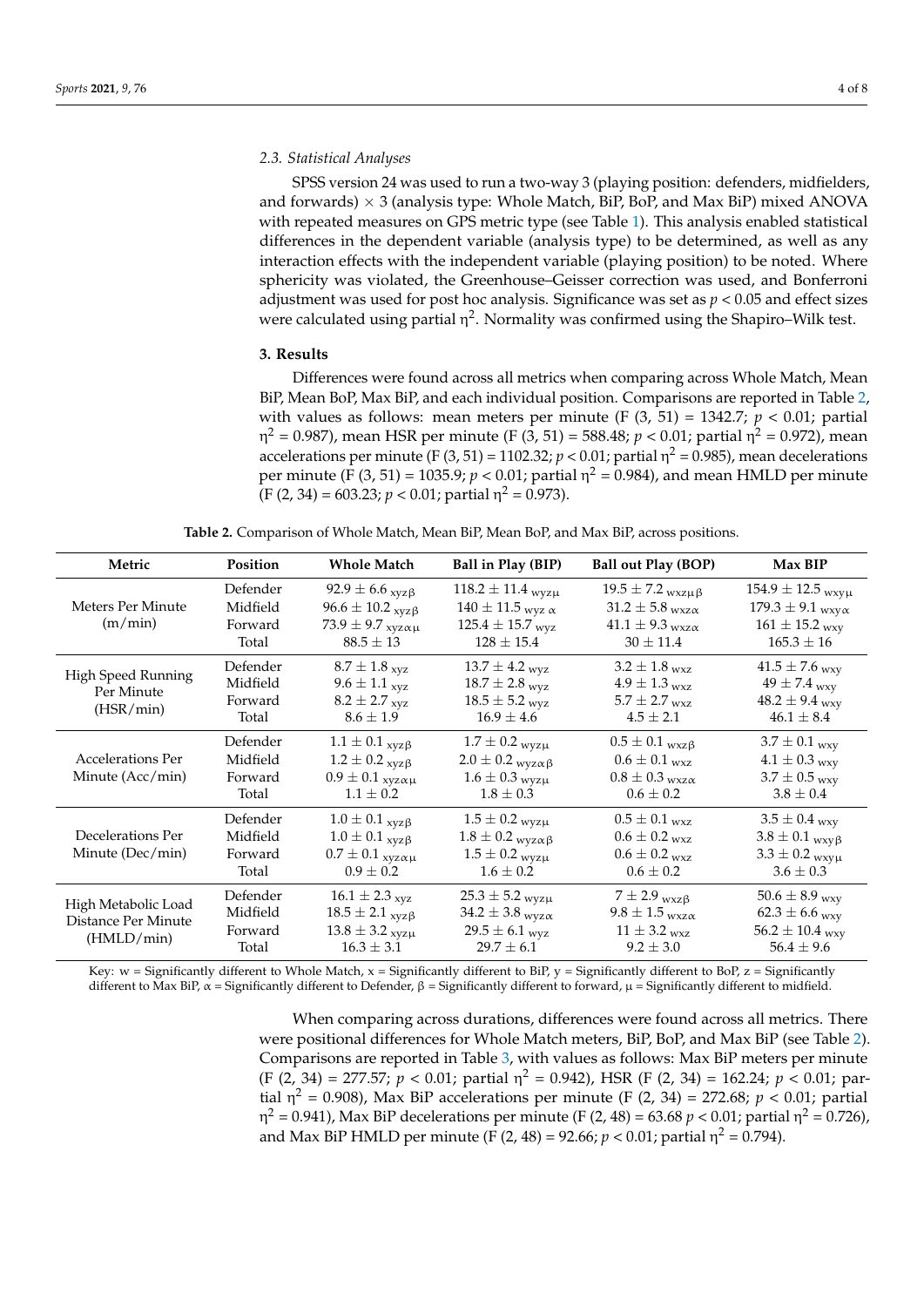<span id="page-6-0"></span>

| Metric                                     | Position | Max for Plays 30–60 S           | Max for Plays 60-90 S                            | Max for Plays >90 S             |
|--------------------------------------------|----------|---------------------------------|--------------------------------------------------|---------------------------------|
|                                            | Defender | $183.5 \pm 15.7$ yzµ            | $144.1 \pm 13.9$ <sub>xzu</sub>                  | $136.9 \pm 10.6$ <sub>xyµ</sub> |
| Meters Per Minute                          | Midfield | $210 \pm 9.7$ yz $\alpha \beta$ | $170.9 \pm 8.5$ <sub>xz<math>\alpha</math></sub> | $157.1 \pm 10.9$ xy $\alpha$    |
| (m/min)                                    | Forward  | 193.7 $\pm$ 21.6 $_{yx\mu}$     | $154.1 \pm 16.7$ <sub>xz</sub>                   | $135.3 \pm 13_{xy}$             |
|                                            | Total    | $195.8 \pm 19$                  | $156.5 \pm 17.1$                                 | $143.5 \pm 14.9$                |
|                                            | Defender | $69.3 \pm 14.8$ <sub>yz</sub>   | $35.5 \pm 9.9$ <sub>xz</sub>                     | $19.8 \pm 6.1$ <sub>yz</sub>    |
| High Speed Running                         | Midfield | $84.2 \pm 15.7$ yz              | $38.3 \pm 5.9$ <sub>xz</sub>                     | 24.1 $\pm$ 6.5 $_{\rm VZ}$      |
| Per Minute (HSR/min)                       | Forward  | 75.6 $\pm$ 16.5 yz              | $44 \pm 9.5$ <sub>xz</sub>                       | $25.2 \pm 10.4$ yz              |
|                                            | Total    | $76.5 \pm 16.1$                 | $39 \pm 16.1$                                    | $22.9 \pm 7.7$                  |
|                                            | Defender | $5.7 \pm 0.5$ <sub>yz</sub>     | $3\pm0.4$ z                                      | $2.5 \pm 0.4$ <sub>xy</sub>     |
| <b>Accelerations Per</b>                   | Midfield | $5.9 \pm 0.5$ <sub>yz</sub>     | $3.4 \pm 0.3$ x                                  | $3 \pm 0.5$ <sub>xy</sub>       |
| Minute (Acc/min)                           | Forward  | $5.6 \pm 0.8$ <sub>yz</sub>     | $3\pm0.4$ <sub>xz</sub>                          | $2.4 \pm 0.5$ xy                |
|                                            | Total    | $5.8 \pm 0.6$                   | $3.1 \pm 0.4$                                    | $2.6 \pm 0.6$                   |
|                                            | Defender | $5.0 \pm 0.9$ yz                | $3.0 \pm 0.6 x$                                  | $2.5 \pm 0.4$ x                 |
| Decelerations Per                          | Midfield | $5.8 \pm 0.6$ <sub>yz</sub>     | $3.2 \pm 0.4$ <sub>xz</sub>                      | $2.6 \pm 0.5$ x                 |
| Minute (Dec/min)                           | Forward  | 5.3 $\pm$ 1.3 $_{\text{VZ}}$    | $2.5 \pm 0.4$ x                                  | $2.7 \pm 0.8$ x                 |
|                                            | Total    | $5.4 \pm 1.0$                   | $2.9 \pm 0.5$                                    | $2.4 \pm 0.6$                   |
|                                            | Defender | $76.4 \pm 14.9$ <sub>yz</sub>   | $43 \pm 9.4$ xz                                  | 32.2 $\pm$ 6.4 <sub>xy</sub>    |
| High Metabolic Load<br>Distance Per Minute | Midfield | $91.6 \pm 12$ <sub>yz</sub>     | 53.6 $\pm$ 5.8 <sub>xz</sub>                     | 41. $8 \pm 6.8$ <sub>xy</sub>   |
| (HMLD/min)                                 | Forward  | $81.7 \pm 18.3$ yz              | 51.8 $\pm$ 9.3 <sub>xz</sub>                     | $35.1 \pm 10.1$ <sub>xy</sub>   |
|                                            | Total    | $83.3 \pm 15.7$                 | $49.5 \pm 9.3$                                   | $36.4 \pm 8.5$                  |

**Table 3.** Comparison of Max BiP metrics, based on duration and playing position.

Key:  $x =$  Significantly different to Max for plays 30–60 s,  $y =$  Significantly different to Max for plays 60–90 s,  $z =$  Significantly different to Max for plays >90 s,  $\alpha$  = Significantly different to Defender,  $\beta$  = Significantly different to forward,  $\mu$  = Significantly different to midfield.

#### **4. Discussion**

This study aimed to analyze Whole Match, Mean and Max BiP demands, and Mean BoP for professional soccer players competing in the English Championship. Results revealed significant differences across all metrics (meters per minute, HSR per minute, accelerations per minute, decelerations per minute, and HML per minute) for Whole Match, Mean BiP, Mean BoP, and Max BiP. As hypothesized, the metrics for Mean BiP were significantly higher than the metrics for mean Whole Match data and the metrics for Max BiP were significantly higher than for Mean BiP (Table [2\)](#page-5-0). There were also several significant differences reported between positions for meters per minute, accelerations per minute, and HML per minute, but not for HSR per minute (Table [2\)](#page-5-0). Results further revealed that Max BiP is time-dependent, as Max BiP periods between 30 and 60 s were significantly higher than Max BiP periods between 60–90 s and >90 s (Table [3\)](#page-6-0).

Therefore, to quantify peak match demands in soccer, it is important to identify the most appropriate method of analysis [\[10\]](#page-9-0). This study differs from previous match analysis in football where whole match, part match, segmental, and rolling average analyses have been used to quantify workloads [\[26\]](#page-9-16). Measures such as the whole match and part match values can be limited in use as they provide an absolute measure of the physical demands of competition. Moving averages have been used in research as the optimal measure of peak match demands [\[10\]](#page-9-0). However, BiP analysis is relatively new and, as such, there is a paucity of research in this area. Subsequently, the results of this study show that whole match data (which include periods when the ball is out of play) underestimate movement demands and support the growing research in this area [\[8,](#page-8-6)[9,](#page-8-7)[23,](#page-9-13)[25\]](#page-9-15). These findings also support the research of Riboli et al. [\[8\]](#page-8-6) in Italian Serie A soccer players, who state discrete time frames, such as the most demanding periods of play, should be considered to properly condition players. Furthermore, Riboli et al. [\[8\]](#page-8-6) state that failure to do so may underestimate the outputs required when only considering whole match data samples.

This study demonstrates that peak match demands are time-dependent, as Max BiP demands for 30–60 s are significantly higher from Max BiP periods for 60–90 s, and >90 s. When using time-dependent Max BiP periods, it is important to have a minimum duration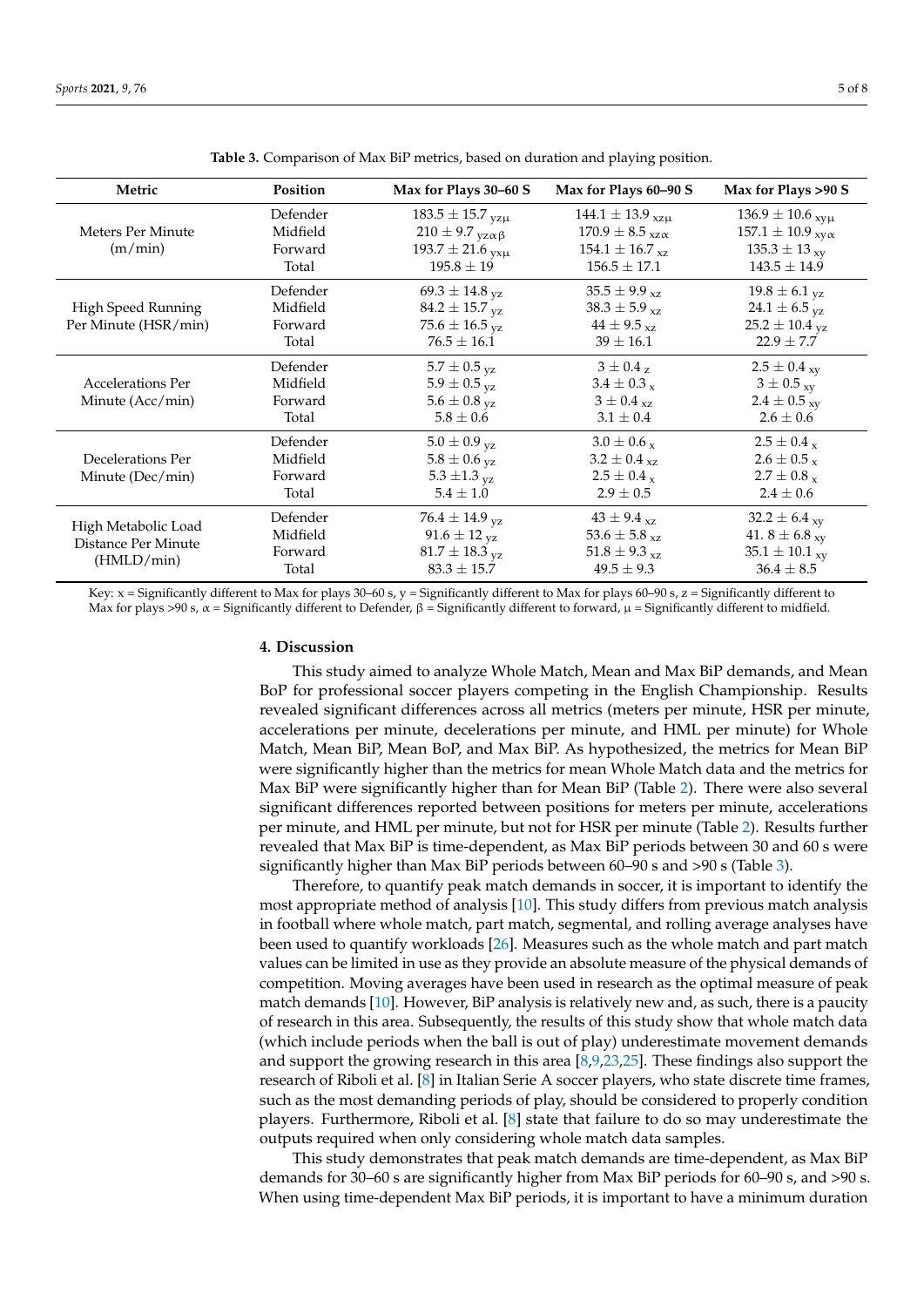threshold, which ensures very short plays with high bouts of intensity are not included, to reduce the likelihood of producing inaccurate data [\[25\]](#page-9-15). Conversely, the rolling average analysis method, which typically uses a broader time period of 5-min [\[3\]](#page-8-8), may not be discrete enough to isolate short passages of high workload. Data in a 5-min period may provide a suboptimal measure of peak match demands, and lead to an underestimation when compared to our results. For example, peak running demands using 5-min rolling average range from 129 to 148 m/min, but using Max BiP, we report ranges from 135 to 210 m/min, depending on time and position.

This analysis highlights periods of high-intensity work, which may not be recognized in a whole or part match analysis but allow for a more specific prescription in the training microcycle through intensity and individuality. Max BiP total distances show a decline over 30–60 s (195 m/min), 60–90 s (156 m/min) and >90 s (143 m/min). The results show that BiP data are time-dependent and BiP values will naturally decrease over longer periods of time due to the physiological, contextual, and technical/tactical demands of the sport [\[8,](#page-8-6)[10,](#page-9-0)[25\]](#page-9-15). Practitioners can use the Mean and Max BiP (peak match demands) to align or supersede training metrics to help coaches prepare soccer players for the specific demands of the game and worse case scenarios [\[27\]](#page-9-17). Furthermore, exposing players to high match-play demands including high-speed running may also reduce the likelihood of injuries to the lower limbs, such as the hamstrings [\[27\]](#page-9-17).

An interesting finding of this study is that midfield players completed higher amounts of HSR across the Whole Match, BiP, and Max BiP. Previous research in elite Spanish [\[28\]](#page-9-18) and Italian soccer [\[8\]](#page-8-6) found that using absolute GPS match data, wide midfielders completed significantly more HSR than central midfielders. Furthermore, forwards and full-backs completed more HSR than central midfield players, but these values were not statistically significant [\[28\]](#page-9-18). The results of this study are supported by numerous studies using absolute HSR values [\[17,](#page-9-7)[19\]](#page-9-9). It is likely that the principal difference in results found within this study and others is the use of BiP analysis. This is further demonstrated as forward players cover more HSR during BoP periods, potentially due to the need to reposition quickly to prevent opposition attacks when out of possession or conversely, to gain an advantageous position when in possession. Our data therefore suggest that BiP could offer fresh insight into the positional match demands of professional soccer players.

It has been suggested that for the field of sports science to progress within soccer and the application of physical match data, practitioners must compare and contrast methodologies that develop an understanding of contextualizing game demands [\[29\]](#page-9-19). Therefore, future research can include tactical factors such as formation, with researchers and practitioners advised to consider these factors when comparing the results of different studies within the literature.

#### **5. Limitations**

Given that this study was conducted in one professional team, it was not possible to increase the sample size to enable an analysis of position beyond the broad grouping of defenders, midfielders, and forwards. This also meant that wide midfielders and central midfielders were grouped together, which may affect results. However, to enable a more in-depth analysis such as this (i.e., using standardized GPS-based microtechnology) across homogenous teams (e.g., professional, same league), future research is likely to require the collaboration of several soccer clubs and sport science departments. Furthermore, tactical formation has demonstrated a significant effect on high-intensity running for forward players [\[19\]](#page-9-9) and may further explain why our results do not compare with the results of other studies. The playing formation in the current study was 4-4-2; however, this was subject to tactical changes within the game, which may have influenced physical output data [\[19\]](#page-9-9). This is challenging for researchers as there is more fluidity in tactical formations in modern football [\[30\]](#page-9-20).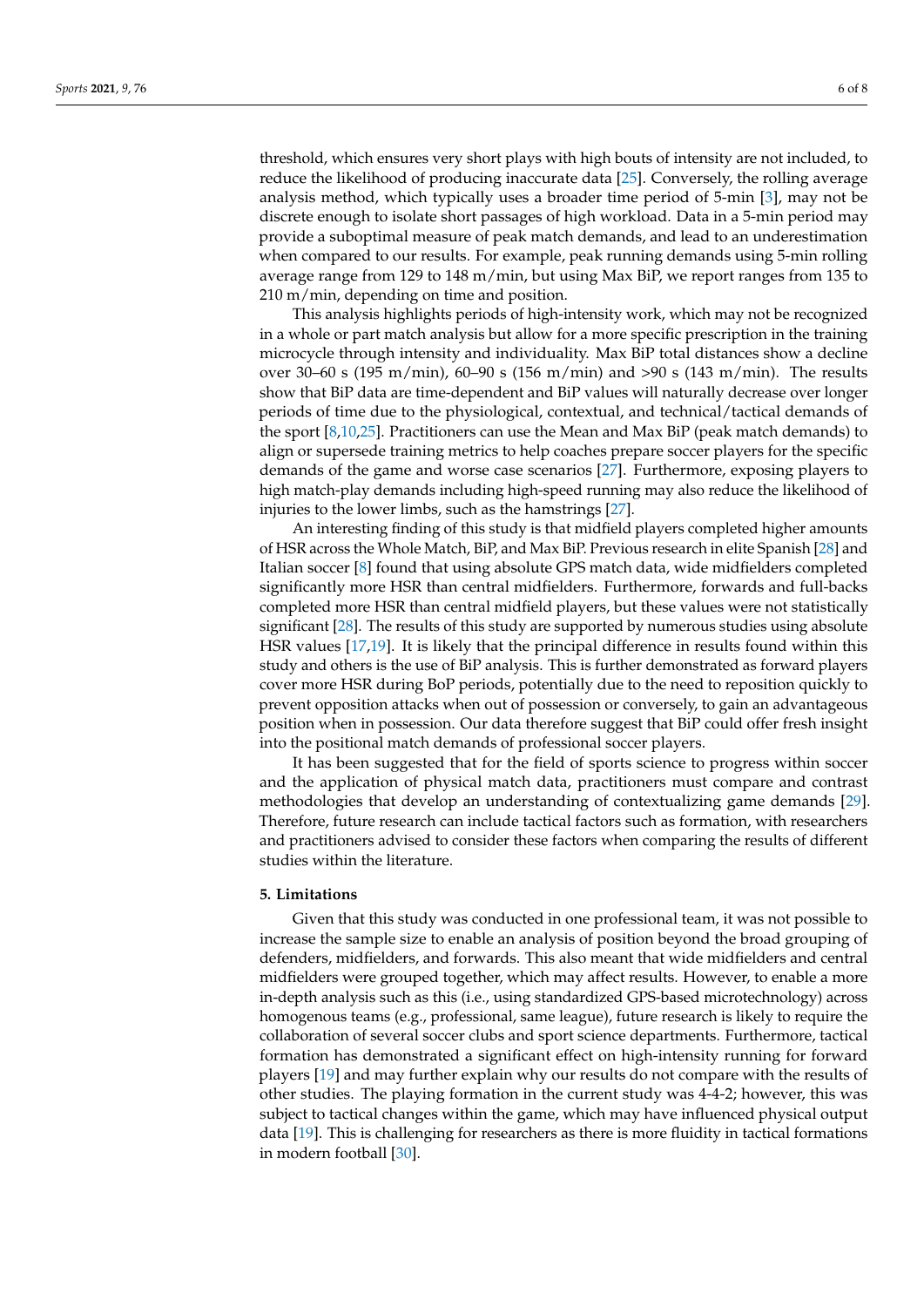#### **6. Practical Applications**

The challenge within soccer is the inclusion of other aspects of performance that occur simultaneously during match performance. These physical demands happen concurrently alongside technical and tactical aspects within a match context. By gaining a greater understanding of the typical and maximum demands of duration specific movement in professional soccer players, training can be designed to match, or supersede, these metrics, whilst being monitored by GPS for feedback. This method may allow for greater specificity and transfer to performance in match play. This also considers the different physical requirements of defenders, midfielders, and forwards. Coupling this with the increased synchronicity of the technical and tactical demands allows players to execute skills and decision making above game speed, which should ultimately aid performance.

#### **7. Conclusions**

This study is the first to report the whole match, BiP, BoP, and max BiP demands of professional soccer players competing in the English Championship. Using BiP analysis allows for an accurate representation of game demands, providing a more comprehensive understanding of the physical demands imposed on professional soccer players. This in turn allows practitioners to effectively program training to achieve a conditioning stimulus representative of the speed of the game. The normative data herein act as a guide to drive the intensity of training, noting that for all metrics, intensity is time period sensitive, and for some metrics, it is also position-specific. These key details can be used to shape training design and provisions around work:rest periods for practices and games.

**Author Contributions:** D.M.: Study design, data collection, data analysis, write-up, and submission. All Co-Author(s): Study design, review, and approval of the final version. All authors have read and agreed to the published version of the manuscript.

**Funding:** This research received no external funding.

**Institutional Review Board Statement:** This study was approved by the Human Subjects Ethics Sub-committee (HSESC) (1 September 2018).

**Informed Consent Statement:** Participants were well informed about the study, including its purpose and voluntary nature, what participation involved, and data confidentiality, before they provided their written informed consent.

**Data Availability Statement:** Data sharing does not apply to this article.

**Conflicts of Interest:** The authors declare no conflict of interest.

#### **References**

- <span id="page-8-0"></span>1. Buchheit, M.; Mendez-Villanueva, A.; Simpson, B.M.; Bourdon, P.C. Match running performance and fitness in youth soccer. *Int. J. Sports Med.* **2010**, *31*, 818–825. [\[CrossRef\]](http://doi.org/10.1055/s-0030-1262838)
- <span id="page-8-1"></span>2. Carling, C.; Bloomfield, J.; Nelsen, L.; Reilly, T. The role of motion analysis in elite soccer: Contemporary performance measurement techniques and work rate data. *Sports Med. Auckl. N. Z.* **2008**, *38*, 839–862. [\[CrossRef\]](http://doi.org/10.2165/00007256-200838100-00004)
- <span id="page-8-8"></span>3. Mohr, M.; Krustrup, P.; Bangsbo, J. Match performance of high-standard soccer players with special reference to development of fatigue. *J. Sports Sci.* **2003**, *21*, 519–528. [\[CrossRef\]](http://doi.org/10.1080/0264041031000071182) [\[PubMed\]](http://www.ncbi.nlm.nih.gov/pubmed/12848386)
- <span id="page-8-2"></span>4. Turner, A.N.; Stewart, P.F. Strength and conditioning for soccer players. *Strength Cond. J.* **2014**, *36*, 1–13. [\[CrossRef\]](http://doi.org/10.1519/SSC.0000000000000054)
- <span id="page-8-3"></span>5. Faude, O.; Koch, T.; Meyer, T. Straight sprinting is the most frequent action in goal situations in professional football. *J. Sports Sci.* **2012**, *30*, 625–631. [\[CrossRef\]](http://doi.org/10.1080/02640414.2012.665940) [\[PubMed\]](http://www.ncbi.nlm.nih.gov/pubmed/22394328)
- <span id="page-8-4"></span>6. Cometti, G.; Maffiuletti, N.A.; Pousson, M.; Chatard, J.C.; Maffulli, N. Isokinetic strength and anaerobic power of elite, subelite and amateur French soccer players. *Int. J. Sports Med.* **2001**, *22*, 45–51. [\[CrossRef\]](http://doi.org/10.1055/s-2001-11331)
- <span id="page-8-5"></span>7. Owen, A.L.; Wong, D.P.; Newton, M.; Weldon, A.; Koundourakis, N.E. Quantification, tapering and positional analysis of across 9-weekly microcycles in a professional Chinese super league soccer team. *EC Orthop.* **2020**, *12*, 39–56.
- <span id="page-8-6"></span>8. Riboli, A.; Semeria, M.; Coratella, G.; Esposito, F. Effect of formation, ball in play and ball possession on peak demands in elite soccer. *Biol. Sport* **2020**, *38*, 195–205. [\[CrossRef\]](http://doi.org/10.5114/biolsport.2020.98450)
- <span id="page-8-7"></span>9. Wass, J.; Mernagh, D.; Pollard, B.; Stewart, P.; Fox, W.; Parmar, N.; Jones, B.; Kilduff, L.; Turner, A.N. A comparison of match demands using ball-in-play vs. hole match data in elite male youth soccer players. *Sci. Med. Footb.* **2020**, *4*, 142–147. [\[CrossRef\]](http://doi.org/10.1080/24733938.2019.1682183)